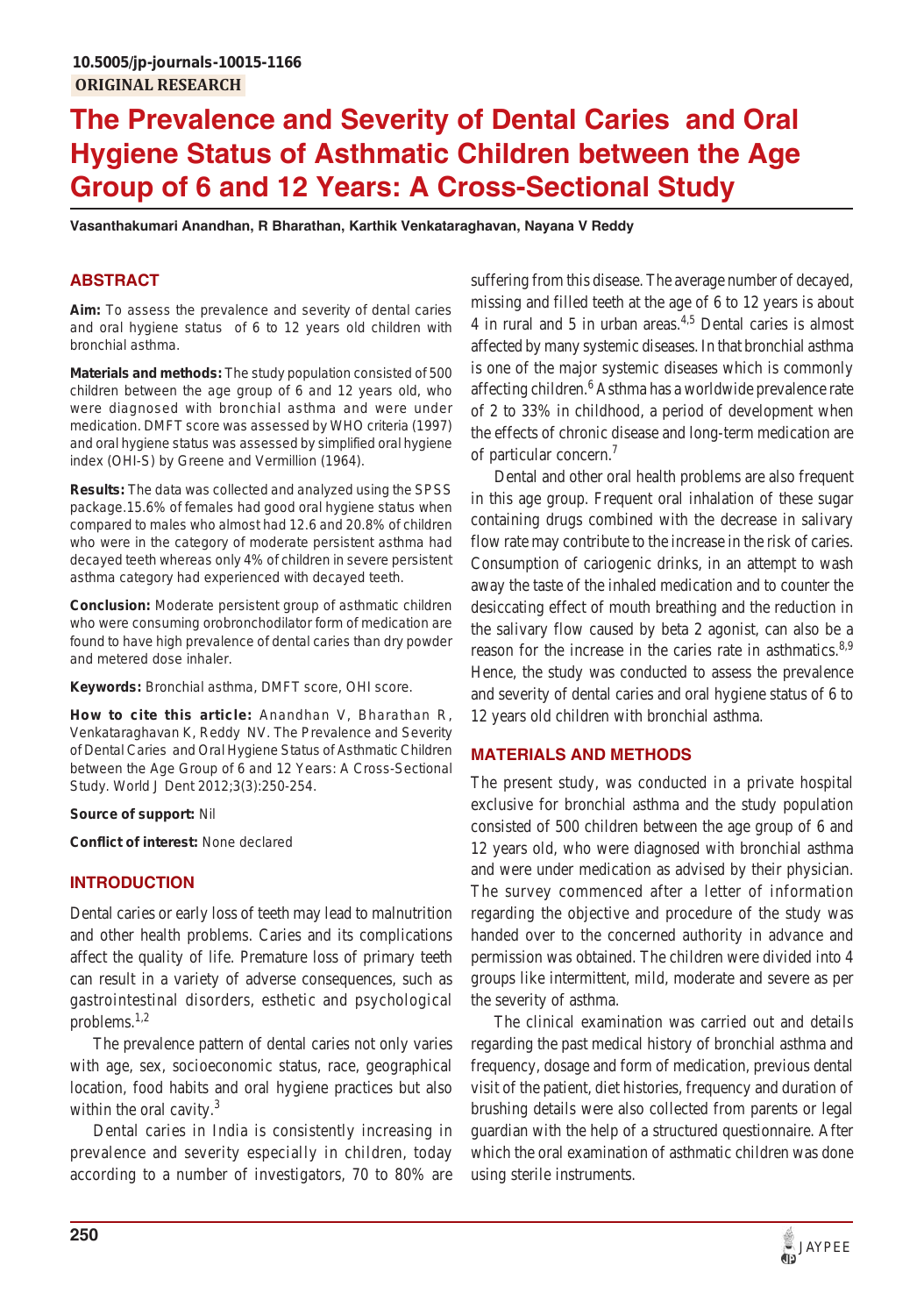*The Prevalence and Severity of Dental Caries and Oral Hygiene Status of Asthmatic Children between the Age Group*

DMFT score was assessed by WHO criteria (1997) and oral hygiene status by simplified oral hygiene index (OHI-S) by Greene and Vermillion (1964). All examinations were conducted by a single trained examiner and a trained recording clerk assisted the examiner in the survey. Participants received instructions related to oral hygiene maintenance at the end of the clinical examination.

### **STATISTICAL ANALYSIS**

Data was analyzed by using SPSS (statistical packages for social sciences) for Windows XP. Interexaminer reliability and intraexaminer reliability was used to compare variables. A result of less than 0.005 was chosen as the statistical level of significance for all calculations.

examination was carried out and the values were recorded using DMFT index (WHO Criteria—1997) and simplified oral hygiene index (Greene and Vermillion—1964) (Table 1).

It is evident that 14.8% of male children and 22.8% of female children found to have decayed teeth. In contrast 13.6% of female children and 8.8% of male children were seem to have filled teeth (Table 2).

It was observed that 12.2% of male children and 15.6% of female children were found to have good oral hygiene while 12.6% of male children and 26% of female children had fair oral hygiene (Table 3, Graph 1).

Out of 500 children, it was found that 20.8% of the children in the moderate persistent category had high prevalence of dental caries, whereas 2% of the children in the intermittent category were found to have low prevalence of dental caries (Table 4).

In the intermittent group, 6.2% of them were found to have good oral hygiene, while 4.6% of them had fair oral hygiene (Graph 2).

#### **RESULTS**

The study population consisted of 500 asthmatic children between the age group of 6 and 12 years. Intraoral

| <b>Table 1:</b> Dental caries status based on gender distribution |                             |             |             |                |             |  |
|-------------------------------------------------------------------|-----------------------------|-------------|-------------|----------------|-------------|--|
| Sex                                                               | <b>Subject</b>              | Decayed     | Filling     | <b>Missing</b> | Sound       |  |
| Male                                                              | <b>Number</b>               | 74<br>14.8  | 44          | 14<br>2.8      | 54<br>10.8  |  |
| Female                                                            | Percentage<br><b>Number</b> | 114         | 8.8<br>68   | 28             | 87          |  |
|                                                                   | Percentage                  | 22.8        | 13.6        | 5.6            | 17.4        |  |
| <b>Total</b>                                                      | <b>Number</b><br>Percentage | 188<br>37.6 | 112<br>22.4 | 42<br>8.4      | 141<br>28.2 |  |

**Table 2:** Oral hygiene status based on gender distribution

| Gender | Subject       | <b>OHIS</b> |      |      |  |
|--------|---------------|-------------|------|------|--|
|        |               | Fair        | Good | Poor |  |
| Male   | Number        | 63          | 61   | 193  |  |
|        | Percentage    | 12.6        | 12.2 | 38.6 |  |
| Female | <b>Number</b> | 130         | 78   | 99   |  |
|        | Percentage    | 26.0        | 15.6 | 19.8 |  |
| Total  | <b>Number</b> | 193         | 139  | 168  |  |
|        | Percentage    | 38.6        | 27.8 | 33.6 |  |

|  |  |  |  | Table 3: Dental caries status based on severity of asthma |
|--|--|--|--|-----------------------------------------------------------|

| Dental caries | Subject                                    | Severity of asthma   |                        |                     |                      |  |  |
|---------------|--------------------------------------------|----------------------|------------------------|---------------------|----------------------|--|--|
|               |                                            | <b>Intermittent</b>  | <b>Mild persistent</b> | Moderate persistent | Severe persistent    |  |  |
| Decayed       | <b>Number</b><br>of children<br>Percentage | 10<br>2              | 54<br>10.8             | 104<br>20.8         | 20<br>$\overline{4}$ |  |  |
| Filling       | <b>Number</b><br>of children<br>Percentage | 10<br>$\overline{2}$ | 20<br>$\overline{4}$   | 66<br>13.2          | 16<br>3.2            |  |  |
| Missing       | <b>Number</b><br>of children<br>Percentage | 5<br>1               | 5<br>$\mathbf{1}$      | 27<br>5.4           | 5<br>1               |  |  |
| Sound         | <b>Number</b><br>of children<br>Percentage | 27<br>5.4            | 48<br>9.6              | 47<br>9.4           | 19<br>3.8            |  |  |

*World Journal of Dentistry, July-September 2012;3(3):250-254* **251**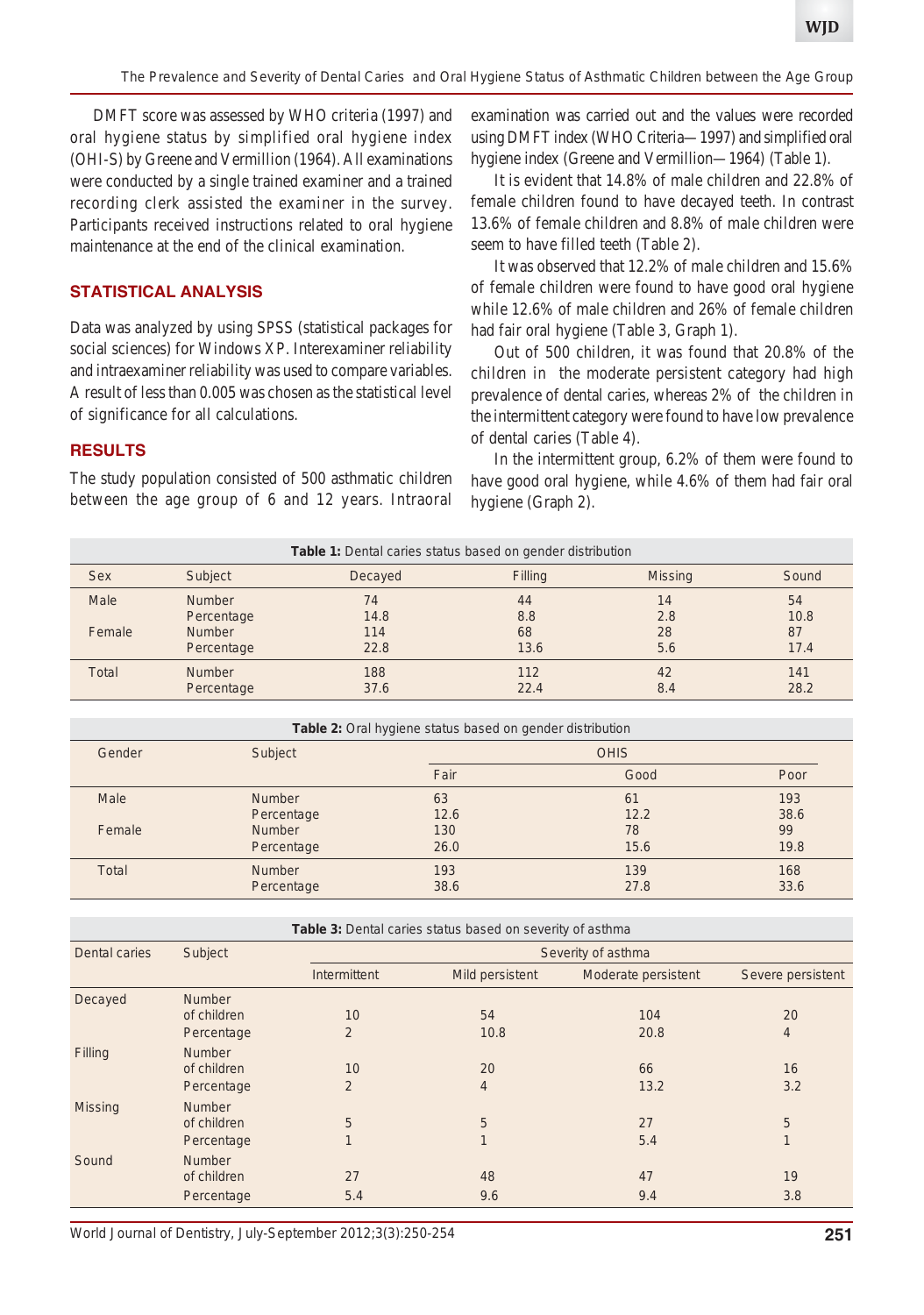| Table 4: Oral hygiene status based on severity of asthma |                                            |                                  |                                  |                     |                   |  |
|----------------------------------------------------------|--------------------------------------------|----------------------------------|----------------------------------|---------------------|-------------------|--|
| <b>OHIS</b>                                              | Subject                                    | Severity of asthma               |                                  |                     |                   |  |
|                                                          |                                            | <b>Intermittent</b>              | <b>Mild persistent</b>           | Moderate persistent | Severe persistent |  |
| Fair                                                     | <b>Number</b><br>of children<br>Percentage | 23<br>4.6                        | 64<br>12.8                       | 87<br>17.4          | 19<br>3.8         |  |
| Good                                                     | <b>Number</b><br>of children<br>Percentage | 31<br>6.2                        | 65<br>13.0                       | 38<br>7.6           | 5<br>1.0          |  |
| Poor                                                     | <b>Number</b><br>of children<br>Percentage | $\overline{0}$<br>$\overline{0}$ | $\overline{0}$<br>$\overline{0}$ | 129<br>25.8         | 39<br>7.8         |  |
| <b>Total</b>                                             | <b>Number</b><br>of children<br>Percentage | 54<br>10.8                       | 129<br>25.8                      | 254<br>50.8         | 63<br>12.6        |  |



**Graph 1:** Dental caries status based on severity of asthma



**Graph 2:** Oral hygiene status based on severity of asthma

In mild persistent group, 13% of the children were seen to have good oral hygiene, while 12.8% of the children had fair oral hygiene and in the moderate persistent group, 7.6% of them were observed to have good oral hygiene and 17.4% of them had fair oral hygiene.

In the severe persistent group, 1% of the subjects were seen to have good oral hygiene and 3.8% of the subjects had fair oral hygiene. It was observed form this study that moderate and severe persistent groups had higher percentage of poor oral hygiene status.

# **DISCUSSION**

An overall increase in the prevalence of dental caries was seen in the subjects of bronchial asthma. There may be numerous reasons for the higher prevalence of caries in asthmatic children.<sup>10</sup>

A large number of studies have considered asthma as a risk factor in the occurrence of dental caries. According to some reports, asthmatic patients suffer more from the two main oral diseases, caries and periodontal disease, than nonasthmatic subjects. $^{11,12}$ 

Asthma had a worldwide prevalence rate of 2 to 33% in childhood, a period of development when the effects of chronic disease and long-term medication are of particular concern. Dental and other oral health problems are also frequent in this age group.<sup>13</sup>

In the present study, the results showed that about 15.6% of females had good oral hygiene status when compared to males who almost had 12.2%.

Milano et al had conducted a study on prevalence of oral hygiene status in asthmatic children and he found 21.5% of females had good oral hygiene, which almost coincides this study. $14$ 

The results of this study showed that about 20.8% of children who were in the category of moderate persistent asthma had decayed teeth where as only 4% of children in severe persistent asthma category had decayed teeth.

Malin Stensson et al and Ida Anjomshoaa et al who found that the high prevalence of dental caries was seen in moderate persistent category of children and low prevalence

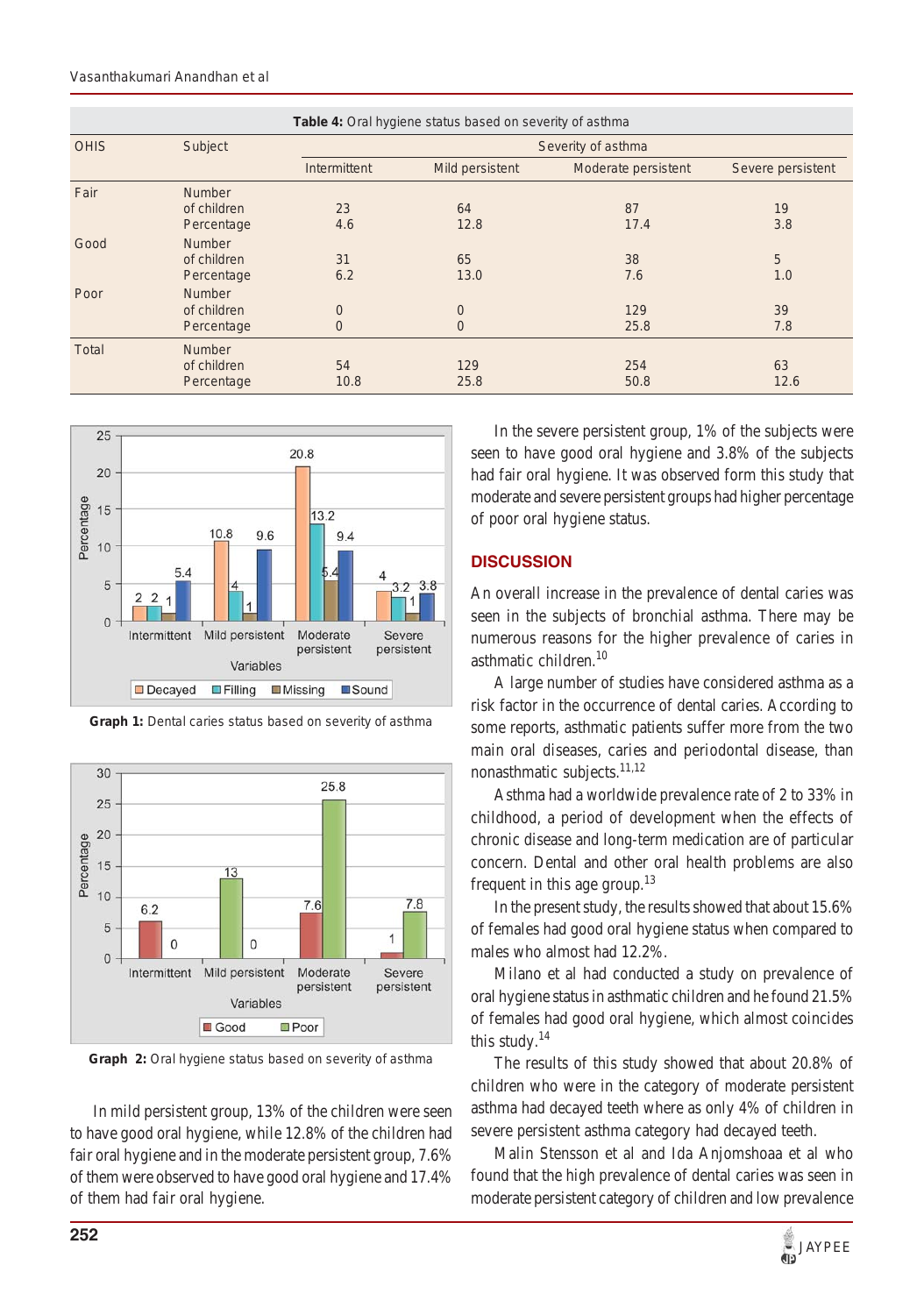of dental caries was seen in severe persistent asthma category, which clearly is in line with the results of this study.15,16

This present study showed about 17.6% of the children who were using metered dose inhaler had good oral hygiene status whereas 6.5% of children who were advised oral bronchodilator had a poor oral hygiene. It was interesting to see that the children who were using metered dose inhaler had a good oral hygiene status and inturn they had a least dental caries score. The brushing frequency alone does not help in maintaining oral hygiene. It should be in combination with proper brushing techniques, which can be incorporated in these children with various measures by creating awareness.17,18

The result of this study highlights the points that it is essential to develop individualized intensive preventive dental programs for asthmatic children according to their age, since they are at higher risk for dental caries.

Also due to increase attention given to their general asthmatic condition, parents may give little importance to oral hygiene procedures. The removal of plaque and debris from the teeth is a skill that can be mastered only when an individual has the dexterity to manipulate the toothbrush and understands the objectives of these activities. The success of good oral hygiene reflects the skill, dedication, and motivation of an individual or those who are responsible for it. The brushing frequency alone does not help in maintaining oral hygiene. It should be in combination with proper brushing techniques, which can be incorporated in these children with various measures by creating awareness.19,20

### **CONCLUSION**

The results of the study reveals that the inhalers used for asthma and the drugs used in it are seen as a risk factor for dental caries and poor oral hygiene status. Proper oral hygiene instructions should be given to the children as these drugs are acidic in nature and often have side effects, the children should be persuaded to get into the habit of rinsing the mouth immediately after using the inhaler with basic mouth rinses which has neutral pH, such as liquid antacids, sodium bicarbonate in water, milk or neutral sodium fluoride mouth rinses. Children should also be instructed not to brush their teeth immediately after exposure to acids as it may damage the already weakened enamel. The parents of the children with asthma should be educated and informed about the nature of this medical condition and how it increases their susceptibility to dental caries. Therefore special oral health attention should be provided to asthmatic children to improve their quality of life. Moreover, it can be recommended that dentists should be included in the multiprofessional team involved in asthmatic assistance.

#### **REFERENCES**

- 1. Cigdem Sag, Feyza Otan Ozden, Dent SC. The effects of combination treatment with a long acting B2-agonist and a corticosteroid on salivary flow rate, secretory immunoglobulin A, and oral health in children and adolescents with moderate asthma: A 1-month single-blind clinical study. Clin Ther 2007;29:2236-42.
- 2. Laurikainen K, Kuusisto P. Comparison of the oral health status and salivary flow rate of asthmatic patients with those of nonasthmatic adults—results of a pilot study. Allergy 1998; 53:316-19.
- 3. Lenander-Lumikari M, Laurikainen K, Kuusisto P, Vilja P. Stimulated salivary flow rate and composition in asthmatic and nonasthmatic adults. Arch Oral Biol 1998;43:151-56.
- 4. McDerra EJ, Pollard MA, Curzon ME. The dental status of asthmatic British school children. Pediatr Dent 1998;20: 281-87.
- 5. Meldrum AM, Thomson WM, Drummond BK, Sears MR. Is asthma a risk factor for dental caries? Finding from a cohort study. Caries Res 2001;35:235-39.
- 6. Monica Paganini M, Cassia Cilele Dezan. Dental caries status and salivary properties of asthmatic children and adolescents. International Journal of Pediatric Dentistry 2011;21:185-91.
- 7. Robert A. Bagramian, Franklin Garcia Gody, Anthony R. The global increase in dental caries. A pending public health crisis. American J Dent 2009;22:3-8.
- 8. Shashikiran ND, Reddy VV. Effect of antiasthmatic medication on dental disease: Dental caries and periodontal disease. J Indian Soc Pedod Prev Dent 2007;25:65-68.
- 9. Steinbacher DM, Glick M. The dental patient with asthma. An update and oral health considerations. Journal of American Dental Association 2001;132:1229-39.
- 10. Tewari S. Caries experience in 3 to 7 years old children in Haryana (India). J Indian Soc Pedod Prev Dent 2001;19(2): 52-56.
- 11. Thomas M, Parolia A, Kundabala M, Vikram M. Asthma and oral health: A review. Australian Dental Journal 2010;55: 128-33.
- 12. Turkistani J, Farsi N, Almushayt A, Alaki S. Caries experience in asthmatic children: A review of literature. J Clin Pediatr Dent 2010;35:1-8.
- 13. Wogelius P, Poulsen S, Sorensen H. Use of asthma-drugs and risk of dental caries among 5 to 7 years old Danish children: A cohort study. Community Dent Health 2004;21:207-11.
- 14. Milano M. Increased risk for dental caries in asthmatic children. Tex Dent J 1999;116:35-42.
- 15. Stensson M, Wendt LK, Koch G, Nilsson M, Oldaeus G, Birkhed D. Oral health in preschool children with asthma followed from 3 to 6 years. Int J Paediatr Dent 2010;20:165-72.
- 16. Ida Anjomsoaa, Margaret Cooper, Alexdre Vieira. Caries is associated with asthma and epilepsy. Eur J Dent 2009;3: 297-303.
- 17. Wong MC, Lo E, Schwarz E, Zhang HG. Oral health status and oral health behaviors in Chinese children. J Dent Res 2001;80:1459-65.
- 18. Zerfowski M, Koch ML Niekusb U. Caries prevalence and treatment needs of 7 to 10 years old school children in South Western Germany. Community Dent Oral Epidemiol 1997;25:348-51.